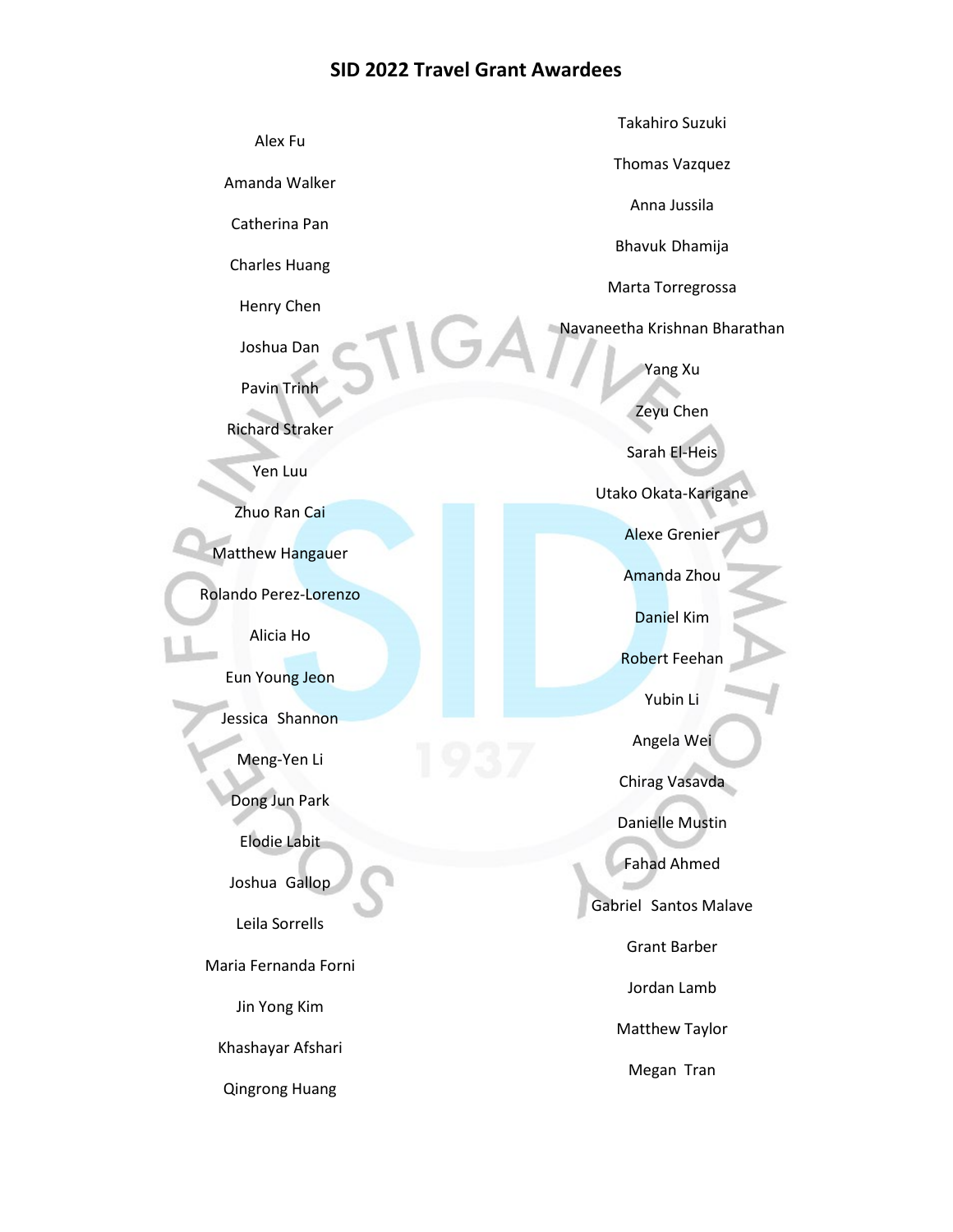## **SID 2022 Travel Grant Awardees**

| Gina Calco                | Julia Tomtschik         |
|---------------------------|-------------------------|
| <b>Jos Smits</b>          | Kamina Wilkerson        |
| Alexandra Maldonado López | Leandra Barnes          |
| Ekshika Patel             | Nicole Trepanowski      |
| Mark Taylor               | Sarah Gold              |
| <b>Nick Dand</b>          | Aayushi Uberoi          |
| Qisi Sun                  | Christine Youn          |
| Shota Takashima           | <b>Ellen White</b>      |
| Marjan Azin               | Hitoshi Terui           |
| <b>Tithi Roy</b>          | Jeanmarie Gonzalez      |
| <b>Tyler Beck</b>         | <b>Stephen Kirchner</b> |
| Ariana Moreno             | Watcharee Amornpairoj   |
| Felix Chin                | Yoshiyuki Nakamura      |
| Joshua Bloomstein         | Hunter Pyle             |
| Pranali Shah              | Jalal Maghfour          |
| Tomonori Oka              | Jennifer Laborada       |
| Yana Kost                 | Ola Atef                |
| <b>Brianna Hill</b>       | Olesya Plazyo           |
| Sangwon Yun               | William Shipman         |
| Yoko Suzuki-Horiuchi      | Kellen Cavagnero        |
| Akash Patel               | Miqdad Dhariwala        |
| Brenda Chiang             | <b>Clarisse Ganier</b>  |
| Charles Lau               | Thomas Le               |
| Daniel Lewis              | Shuaitong Liu           |
|                           |                         |